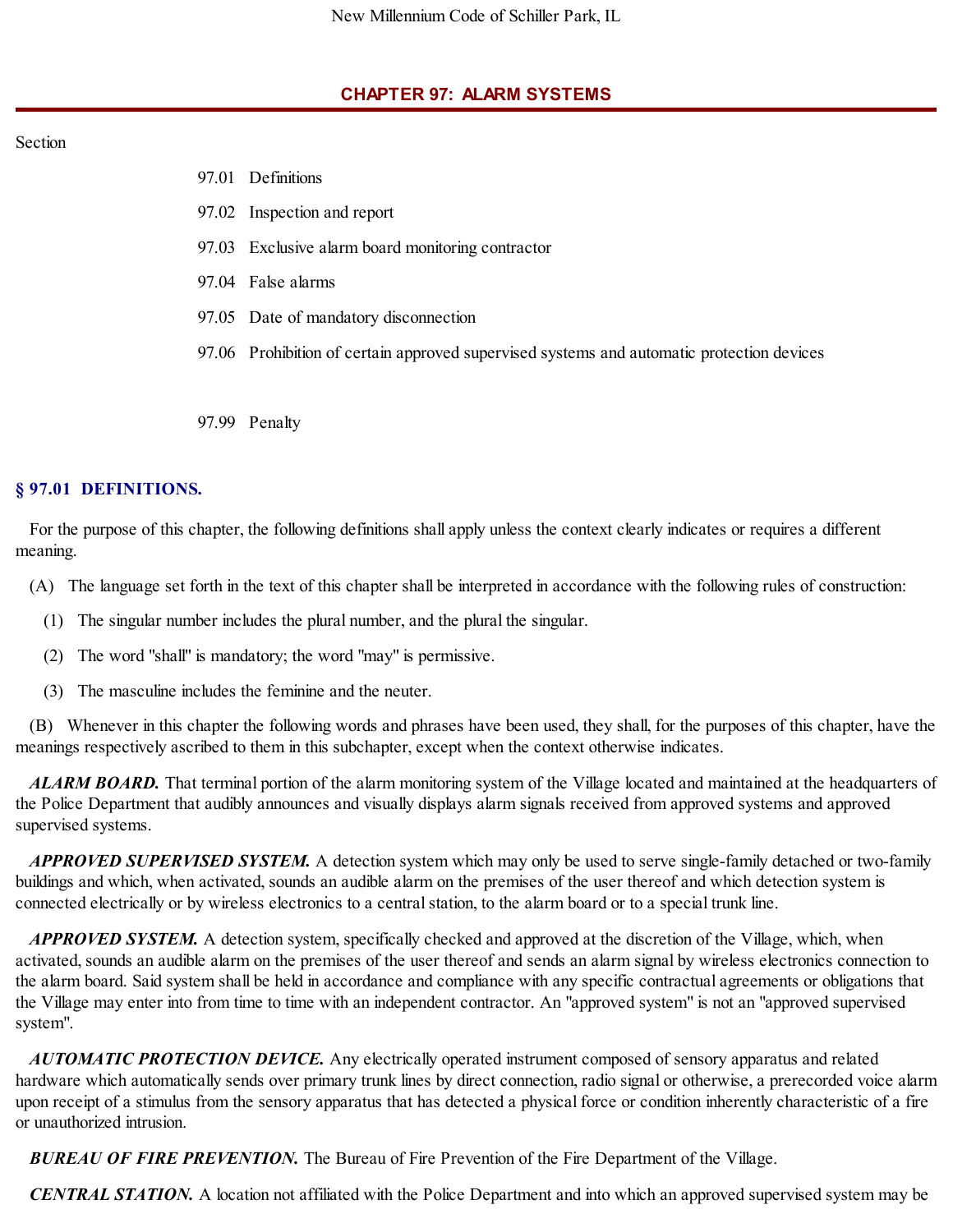connected in order that the system may be monitored by one or more human beings.

*COMPTROLLER.* The Comptroller of the Village.

*CONNECTION.* One tie-in to the alarm board, whether by wireless electronics or, physically, by special trunk line.

**DISCONNECTION.** The separation of a system from the alarm board and cessation of the Police Department's monitoring of such system and/or responsibility to respond to alarms emanating from such system.

*FALSE ALARM.* An alarm which is raised by human error or which is raised by mechanical failure or malfunction to summon aid or to alert others but which, upon investigation, fails to be correct. In cases wherein the alarm raised does not involve a fire alarm, if no visible evidence of forcible entry is found, then an alarm shall be considered false.

*FIRE ALARM SYSTEM.* An approved system required by the Village municipal code, which has no other purpose than detecting a fire upon the premises where such system is located.

*POLICE CHIEF.* The Chief of Police of the Village.

*POLICE DEPARTMENT*. The Police Department of the Village.

*PRIMARY TRUNK LINE.* A telephone line to the communications center of the Police Department which is to be utilized by the general public for

emergency calls on a person to person basis and which line is identified by a specific listing among the emergency numbers in the local telephone directory serving the Village and its environs.

*SPECIAL TRUNK LINE.* Dedicated for the purpose of carrying and receiving emergency messages and/or signals which originate from a central station and/or an approved supervised system, a telephone line physically connected to the alarm board.

*SYSTEM.* Collectively, either an approved system or an approved supervised system.

*USER* or *ALARM-USER.* Any person, firm or corporation utilizing a system upon premises owned by or under the control of such person, firm or corporation.

*VILLAGE.* The Village of Schiller Park, an Illinois municipal corporation and home rule unit as described in the Illinois Constitution.

(Ord. 93-1840, passed 7-13-93; Am. Ord. 93-1852, passed 9-14-93; Am. Ord. 06-2558, passed 2-14-06; Am. Ord. 15-3013, passed 7- 16-15)

### **§ 97.02 INSPECTION AND REPORT.**

Each user of an approved system shall be required to maintain the system and have it inspected annually by a licensed alarm installation company, and furnish a copy of the inspection report to the Bureau of Fire Prevention.

(Ord. 93-1840, passed 7-13-93; Am. Ord. 06-2558, passed 2-14-06)

# **§ 97.03 EXCLUSIVE ALARM BOARD MONITORING CONTRACTOR.**

From time to time the Village Manager/ Comptroller may enter into a contract with an independent contractor to perform 24-hour monitoring of the alarm board. The independent contractor may charge a fee to the user for this service and cause disconnection in the event the fee is not timely paid.

(Ord. 93-1840, passed 7-13-93; Am. Ord. 06-2558, passed 2-14-06) Penalty, see § 97.99

# **§ 97.04 FALSE ALARMS.**

(A) The receipt by the Police Department of more than 50 false alarms in any given calendar year from any given system shall constitute grounds for disconnection.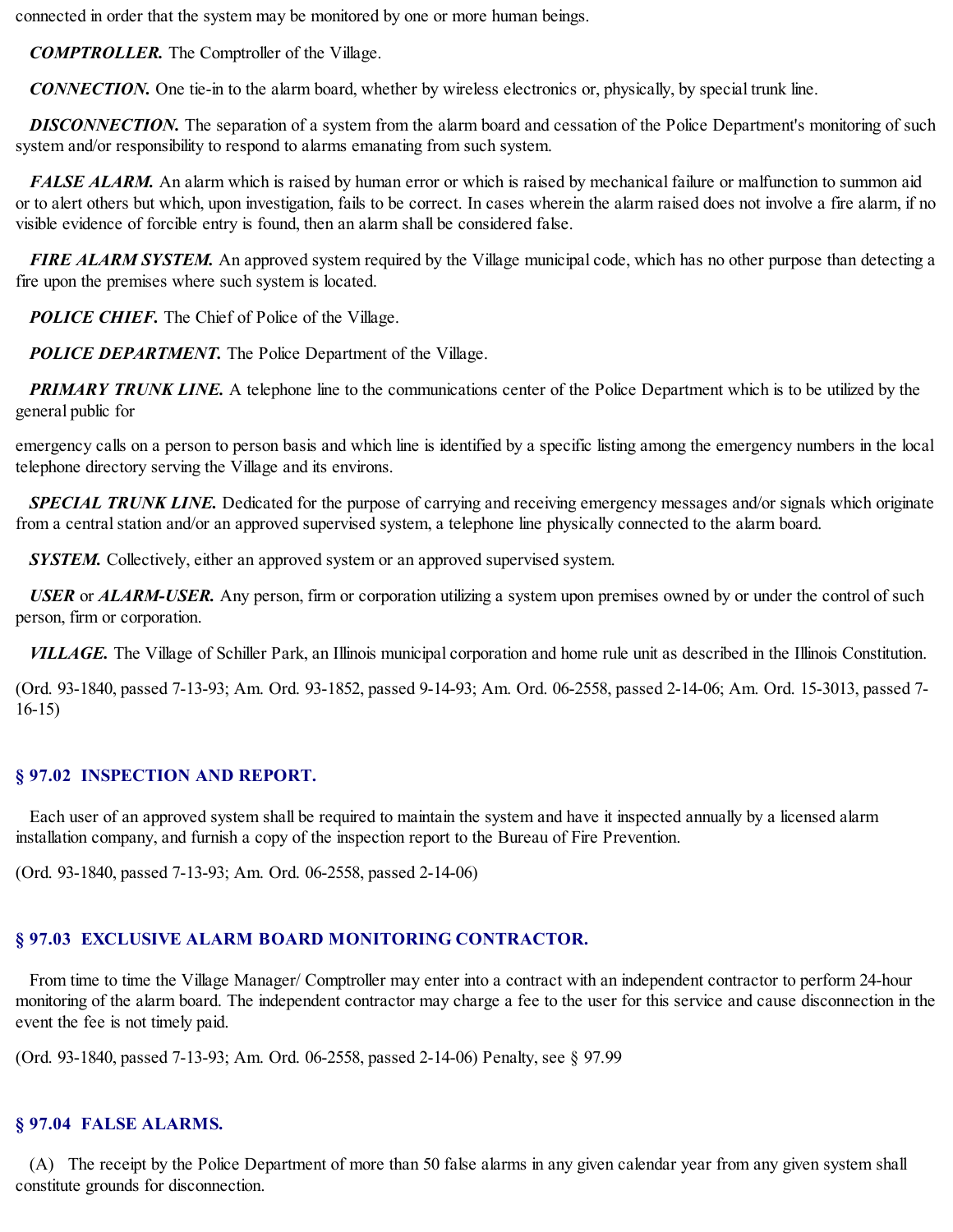(1) In order to further the elimination of the cause or causes of false alarms, whenever the Police Department shall notify the alarm-user by issuance of a written warning citation delivered to the user personally or by first class mail, the alarm-user shall pay the service charge set forth in the following schedule:

(a) Upon the occurrence of a fourth or fifth false alarm within any given calendar year, the alarm-user shall be billed and shall pay a service charge to the Village equal to \$25 each for such fourth and fifth false alarm. In the event said service charge is not paid within 60 days from the billing date, then the said service charge shall be increased to \$300.

(b) Upon the occurrence of a sixth through fifteenth false alarm within any given calendar year, the alarm-user shall be billed and shall pay a service charge to the Village equal to \$50 each for such sixth through 15th false alarm, and \$100 for each and every false alarm thereafter in the same calendar year. In the event said service charge is not paid within 60 days from the billing date, then the service charge shall be increased to \$500.

(2) Upon the occurrence of 51 false alarms within one calendar year, or upon non payment of any service charge within 30 days of being billed therefor, such special trunk line may be disconnected from the Village's alarm board by order of the Police Department and the user thereof notified of such disconnection by certified mail, return receipt requested.

(B) No system shall emit a sound for longer than 15 minutes nor shallsuch sound be similar to those of sirens of emergency vehicles or civil defense warning systems.

(Ord. 93-1840, passed 7-13-93; Am. Ord. 06-2558, passed 2-14-06) Penalty, see § 97.99

### **§ 97.05 DATE OF MANDATORY DISCONNECTION.**

Within 30 days following the adoption of this section, the Police Department shall forward a copy of this Chapter 97 to all users of systems connected to the alarm board.

(A) Thereafter and at any time before July 1, 2006, every user of a system which is not an approved system and is located within an apartment building containing two or more dwelling units (including apartments owned pursuant to the Illinois Condominium Property Act) or any building containing any commercial or industrial use shall cause disconnection of such system.

(B) In the event such disconnection is not accomplished prior thereto, commencing on July 1, 2006, the Police Department shall cause such disconnection and notify the user of such system of such disconnection by first class mail.

(Ord. 93-1840, passed 7-13-93; Am. Ord. 06-2558, passed 2-14-06)

# **§ 97.06 PROHIBITION OF CERTAIN APPROVED SUPERVISED SYSTEMS AND AUTOMATIC PROTECTION DEVICES.**

(A) On or after June 1, 2006, it shall be unlawful for any alarm-user whose system is located within an apartment building containing two or more dwelling units (including apartments in such buildings owned pursuant to the Illinois Condominium Property Act) or any building containing any commercial or industrial use to use any system other than an approved system; and

(B) It shall be unlawful for any person, firm or corporation to use or to engage in the business of providing any automatic protection device within the corporate limits of the Village.

(Ord. 93-1840, passed 7-13-93; Am. Ord. 06-2558, passed 2-14-06)

### **§ 97.99 PENALTY.**

(A) Any person who shall violate any provision of this chapter for which another penalty is not specifically provided shall be subject to penalty as set forth in § 10.99.

(B) Any owner, lessee, or user thereof who violates, disobeys, omits, neglects, or refuses to comply with, or who resists enforcement of the provisions of § 97.05 shall be guilty of a misdemeanor and upon conviction shall be fined not less than \$50 nor more than \$500 for purposes of this section. Each day that a violation is permitted to exist shall constitute a separate offense.

(C) (1) At the effective date hereof, any alarm equipment supplier who installs an automatic protection device in violation of  $\S$